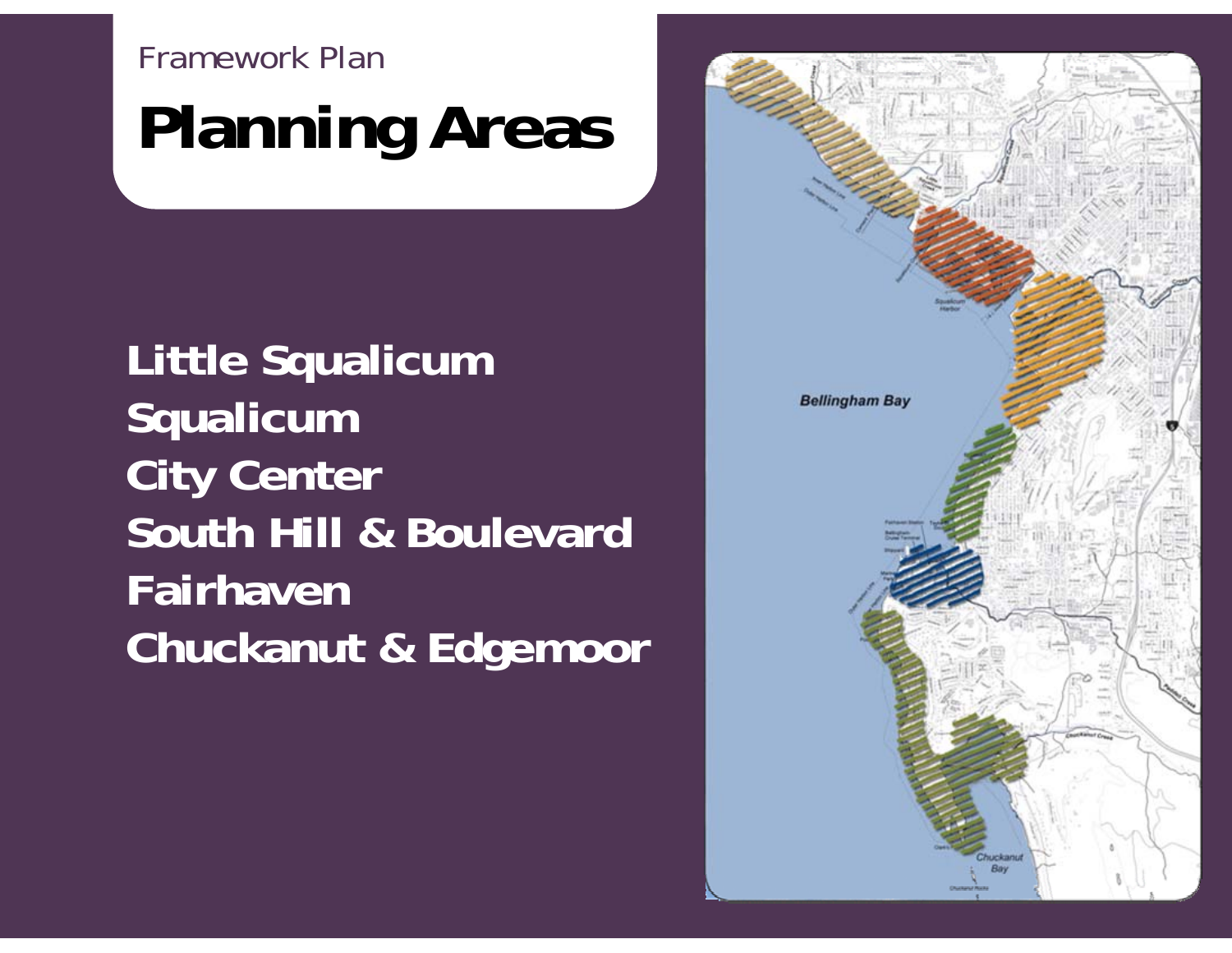## **Foundations of WFG Decisions**

- Successful waterfronts are welcoming to all
- $\bullet$ Bellingham Bay is part of larger natural systems
- Jobs of the future will help shape waterfront redevelopment
- Sustainability is a cornerstone for all future waterfront work
- Education, training and apprenticeships increase our human capital and workforce capacity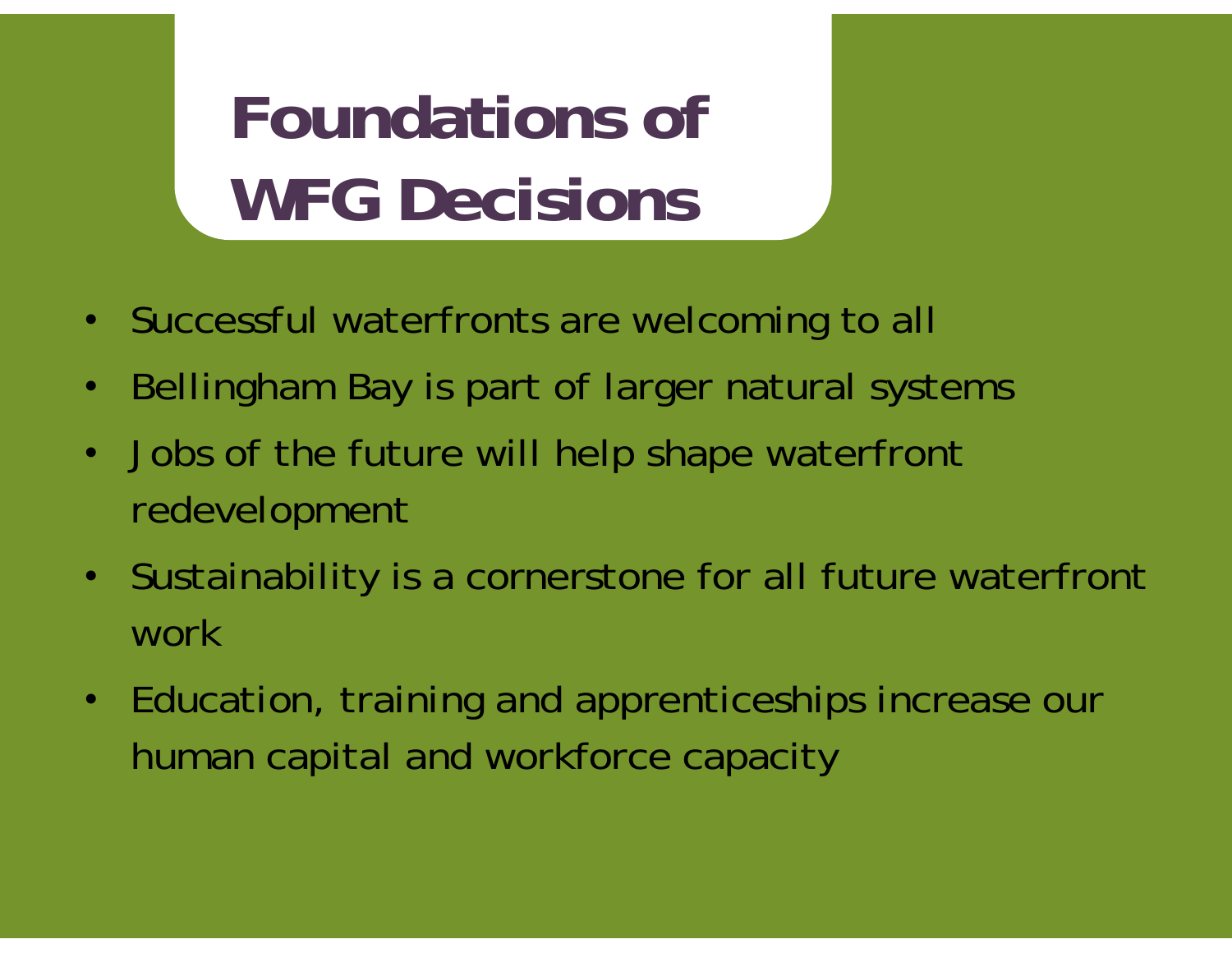## **Foundations of WFG Decisions**

- Fishing and food from the sea, deep water access, and shallow draft marine access will continue to be a significant part of our area's heritage, economy, and culture
- Waterfront redevelopment will require a significant public investment
- $\bullet$  Waterfront redevelopment and in some cases public ownership acts as a catalyst for private reinvestment
- •The "best" of our waterfront is reserved for the benefit of our entire community